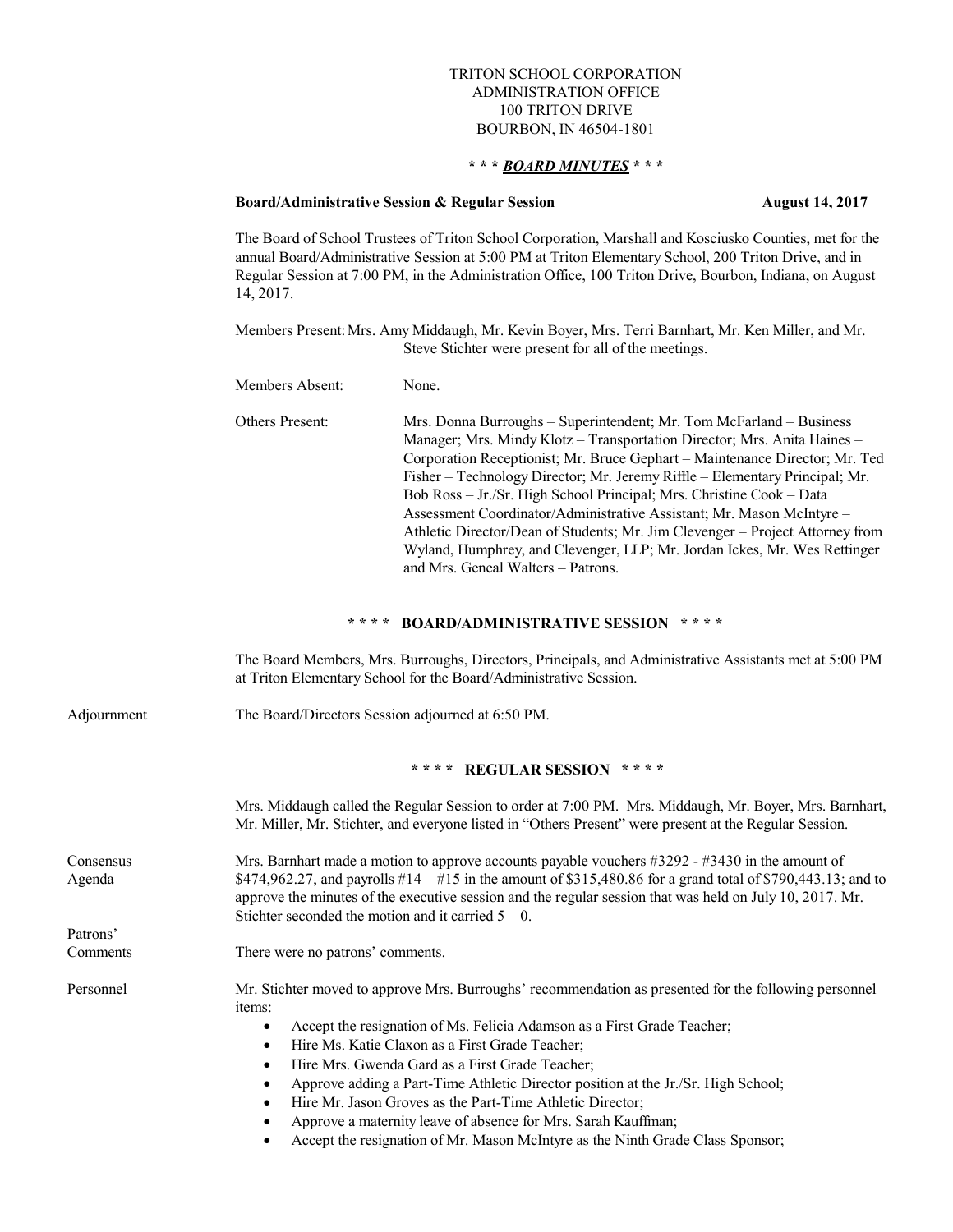Personnel (Cont.)

- Approve the annual salary step increases for recommended classified staff members based upon their anniversary date and receiving an effective evaluation for the 2016/2017 school year (as per attached);
- Approve increasing the pay for substitute teachers by \$5.00 per day;
- Approve the following individuals for extra-curricular positions as listed:
	- o Mr. David Seel Music Productions Director, Trojan Singers, Instrumental Music and Vocal Music Competition;
	- o Mrs. Tracie Vermillion DECA Sponsor;
	- o Ms. Lynn Fischer FFA Sponsor;
	- o Ms. Diana Westphal Yearbook Sponsor and Art Club Sponsor;
	- o Mrs. Colleen Kitson=Perrin Spanish Club Sponsor;
	- o Mrs. Casi Painton and Mrs. Shawna Shively Little Hoosiers Sponsors;
	- o Ms. Christina Stout National Honor Society Sponsor and Varsity Cheerleading Sponsor;
	- o Ms. Carrie Orlowski Student Council Sponsor;
	- o Mrs. Jenny Mevis Robotics Sponsor
	- $\circ$  Mrs. Michelle Waymouth 7<sup>th</sup> Grade Class Sponsor and 11<sup>th</sup> Grade Class Sponsor
	- $\circ$  Mr. Jason Groves 11<sup>th</sup> Grade Class Sponsor and Boys' Varsity Basketball Coach;
	- $\circ$  Mr. Robert Ross 12<sup>th</sup> Grade Class Sponsor;
	- o Mr. Adam Heckaman Girls' Varsity Basketball Coach;
	- o Mr. Jack Carpenter Boys' Varsity Golf Coach;
	- o Mr. Matt Arvesen Varsity Wrestling Coach;
	- o Mr. Ron Brown Wrestling Assistant Coach;
	- o Mr. Curt Kreft Boys' Varsity Track Coach;
	- $\circ$  Mr. Blake Schori 9<sup>th</sup> Grade Boys' Basketball Coach;
	- $\circ$  Mr. Taylor Long  $8<sup>th</sup>$  Grade Boys' Basketball Coach;
	- o Mrs. June Klotz ACES Sponsor;
	- $\circ$  Mrs. Nancy Nordmann  $8<sup>th</sup>$  Grade Class Sponsor;
	- o Mrs. Dara Greenawalt Elementary Cheerleading Sponsor; and
	- o Mr. Andrew Cora Color Guard Coach

Mr. Boyer seconded the motion and it carried 5-0.

Bond Mrs. Burroughs stated that the bond project is moving forward since no remonstrances were filed by any Project of the taxpayers within Triton School Corporation. Mr. Clevenger explained and recommended adopting each of the following resolutions:

> Mr. Boyer made a motion to adopt the Resolution Determining Need for Project as required by the school leasing statute (IC 20-47-3). Mr. Stichter seconded the motion and it carried 5-0.

Mr. Stichter moved to adopt the Resolution Approving the Form of Lease *(note: this is a formal determination of how the project will be financed and it also authorizes the publication of the Notice of Hearing on the Lease)*. Mr. Miller seconded the motion and it carried 5-0.

Mrs. Barnhart made a motion to adopt the Resolution Approving Building Corporation *(note: this is as per the IRS requirement which states the School Board is to approve the Building Corporation and also authorizes it to issue tax-exempt bonds on behalf of Triton School Corporation)*, and to appoint Mr. Jordan Ickes, Mr. Weston Rettinger and Mrs. Geneal Walters as members of the Triton Multi-School Building Corporation. This was followed by a second from Mr. Boyer. The motion carried unanimously.

2018 Budget Mr. McFarland provided an overview of the 2018 Corporation budget, Capital Projects Fund Plan for 2018 – 2020, and the Bus Replacement Plan for 2018 – 2029 and he requested permission to advertise the proposed budget as required. Mrs. Barnhart moved, Mr. Boyer seconded, and the motion carried 5-0, to give the Administration Office permission to publish the 2018 budget as requested.

Corporation Mr. Boyer made a motion to waive additional readings and adopt a new policy to meet the requirements Policy of the new law that was recently enacted pertaining to Teacher Appreciation Grants, and to revise the current policy on Legal Settlement and Transfer Students. Mrs. Barnhart seconded the motion and it carried unanimously.